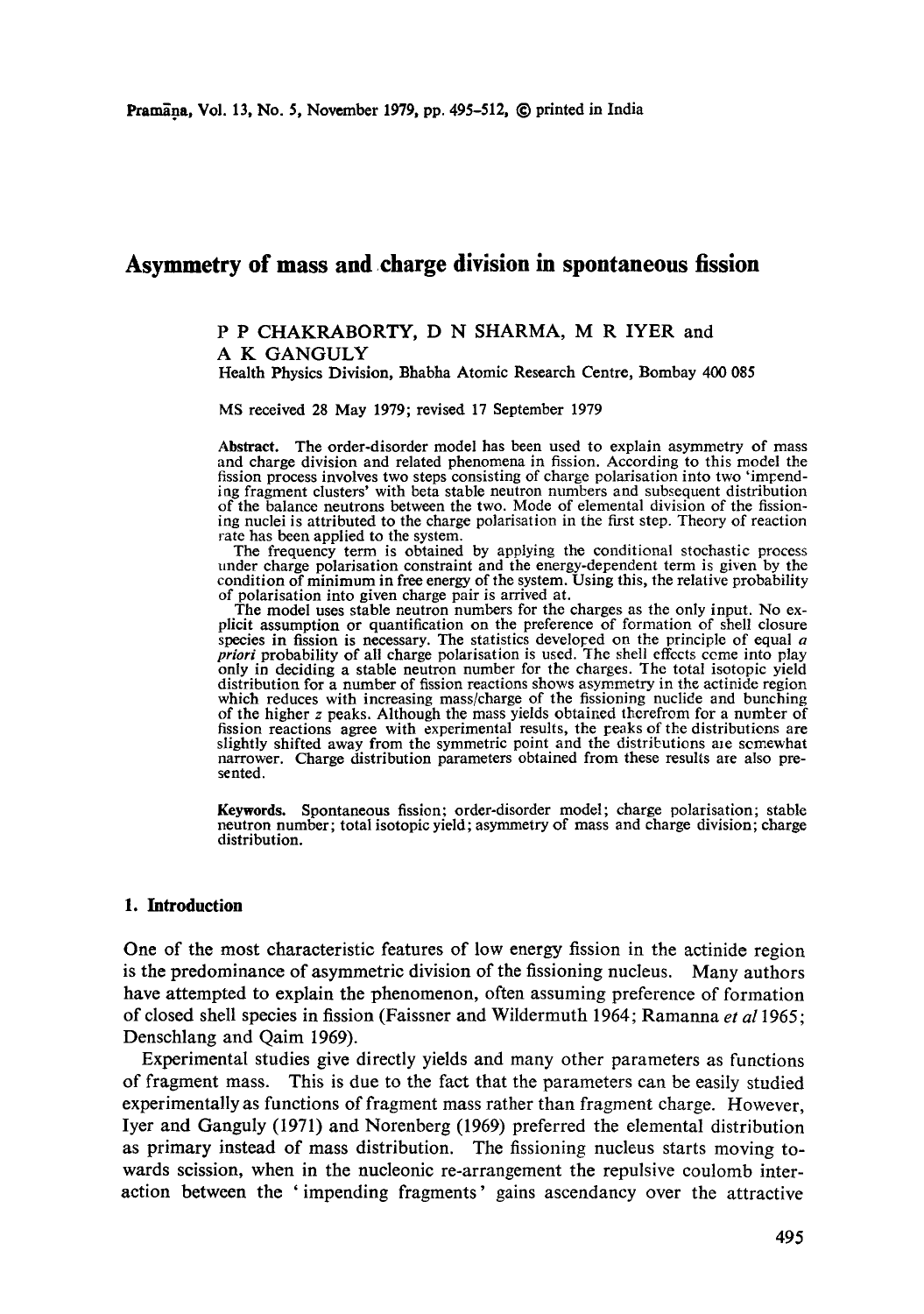nuclear forces between them. Impending fragment is a specific concept of a polarised state of the compound nucleus in the order-disorder model (ODM) (Iyer and Ganguly 1971) and consists of two clusters each with protons and neutrons corresponding to that for the ground state stability of the nuclei. Therefore the nuclear charges and neutron numbers of the impending fragment pairs are the two important parameters in the description of the fission process. The success of the elemental description in ODM in computing and interpreting a number of experimental results (Iyer and Ganguly 1971 ; Sharma *et al* 1976) encouraged further investigation of the model.

The present state of prediction of asymmetric division in fission using theoretical models is illustrated in figure 1, where the fragment mass yield distributions by two different models (Maruhn *et al* 1973, Wilkins *et al* 1976) are compared with the experimental distribution for the fission of  $286U$ . In both the cases asymmetric division has been explained qualitatively but the peak-to-valley ratio is either too high or low and peaks are narrower.



Figure 1. Fragment mass yield distributions for <sup>236</sup>U (SF) calculated by Maruhn *et al* (1973) and for <sup>235</sup>U ( $n_{th}$ , f) calculated by Wilkins *et al* (1976) are compared with experimental  $^{255}U$  ( $n_{th}$ , f) data (Schmitt 1970).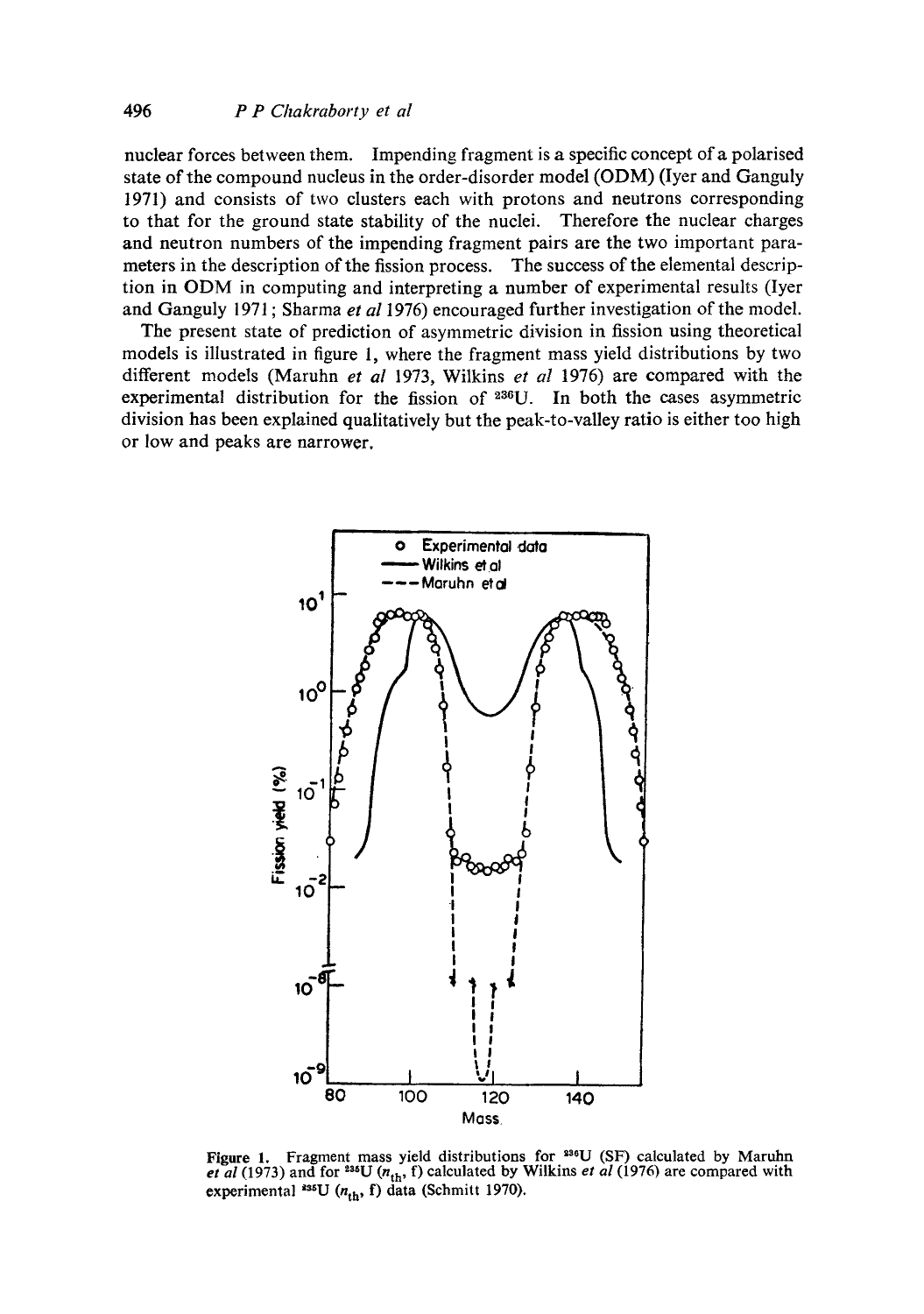## **2. Order-disorder model**

According to the order-disorder model the fission process has two steps:

- (i) polarisation into two impending fragment clusters of charges  $Z_L$  and  $Z_H$  each with the corresponding stable neutron numbers  $N_L^S$  and  $N_H^S$ , and
- (ii) distribution of the balance neutrons,  $N_{bal}$  between the two as in order-disorder process; where  $N_{\text{bal}} = N_F - N_L^S - N_H^S$  and  $N_F$  is the neutron number of the fissioning nucleus.

The second step was earlier used to study charge distribution, neutron evaporation and energy distribution in thermal neutron induced fission (Iyer and Ganguly 1971, 1972) and in higher energy fission (Sharma *et al* 1976). The computations needed experimental mass yield data as input for calculating the independent yields and other fission parameters. This semi-empirical approach was necessary since the statistical methodology remained to be developed for the first step of the model, viz. relative probability of polarisation of the fissioning nucleus into different pairs of charges. The mode of elemental division of the fissioning nuclide is attributed to the charge polarisation in the first step. An elementary mathematical formulation of this step of the model dealt with in the present paper is found to reproduce very well a number of fission data. The systema ics of asymmetry in fission based on ODM was reported earlier (Chakraborty *et al* 1978).

#### **3. Fission as a rate process**

#### 3.1. *Basic observations*

The fissioning nucleus proceeds through states of charge polarisation at the very early stages of fission configuration (Ramanna *et al* 1965; Terrell 1959; Iyer and Ganguly 1971). Cluster formations in compound nucleus have been speculated which are assumed to remain essentially unaffected throughout the rest of the fission process (Faissner and Wildermuth 1964; Denschlag and Qaim 1969) and fragment shells develop their characteristics much prior to the actual fragment formation (Schultheis *et al* 1978). The life-time of the compound nucleus is very long compared to the nuclear periods and therefore quasi-stationary equilibrium states are obtained in compound nucleus before scission (B6hr 1956; Fong 1956; Ramamurthy and Ramanna 1969; Jensen and Dossing 1973). Concepts of deformation and fission barrier are all model-dependent and the discrepancies of the various approaches are attributed to the utter complexities of the nuclear many-body problem and the need for rules have been pointed out by Pauli and Ledergerber (1973). Analogies have also been drawn between rates of chemical reaction and fission reaction (Hyde 1962; Thind *et al* 1969).

Based on the basic observations and premises cited above, a quantitative description of fission and charge yield in spontaneous fission is attempted using the ODM.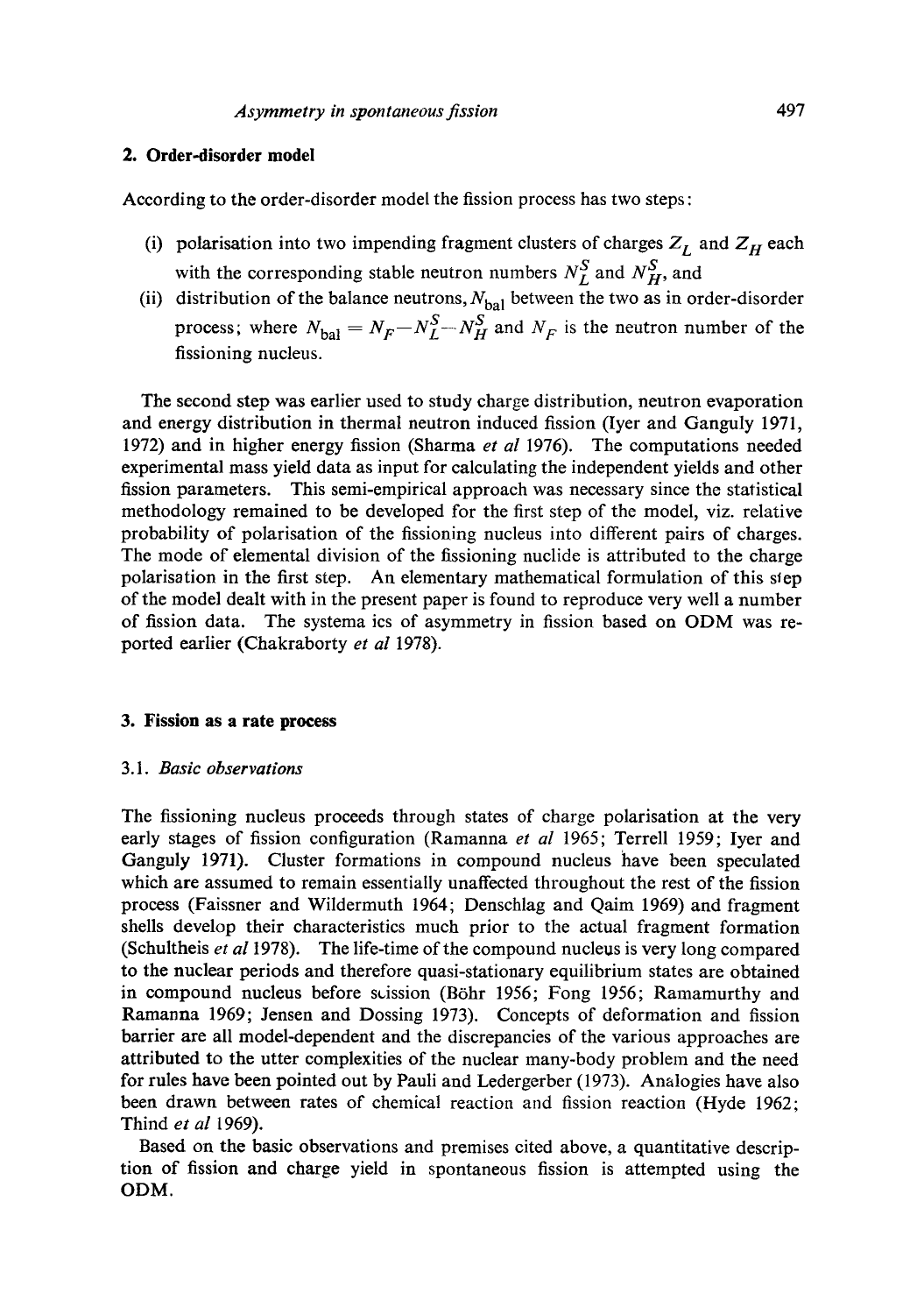#### 3.2. *Mathematical formulation*

We take fission as a rate process and apply conditional stochastic process under the charge polarisation constraint.

The relationship for the rate process is given as:

$$
R = f \exp\left[-W(Z_I)/kT\right],\tag{1}
$$

where  $f$  is the frequency factor determined by the stochastic process involved in the reaction and exp  $[-W(Z_L)/kT]$  is the energy-dependent factor.  $W(Z_L)$  is the activation energy and  $T$  the temperature at which the stochastic distribution takes place.

In a chemical reaction, the reactants mutually interact and also with the ambient. Thus equilibrium conditions are applied to the entire assemblage of interacting chemical species present in the system, whereas in fission reaction a nuclide is an isolated system of nucleons undergoing changes without interaction with other nuclides. Hence basic statistical considerations are applied to each of these systems, then averaged over the entire assembly of the system of isolated nuclides. Equation (1) is thus applied in its present form to the nuclear fission situation with the following stipulations.

In fission reaction having various possible channels without any *a priori* preference for different polarisations, the frequency factor is taken in relative terms, and the exponential factor is understood as the probability of a quasi-equilibrium condition obtained for the given mode of polarisation. The charge polarisation step is further visualised as a thermodynamically quasi-equilibrium adiabatic process at constant volume and its frequency can be obtained from combinatorial considerations. In the energetics of charge polarisation it is reckoned that there is release of energy  $(E)$ into the system arising out of charge polarisation and rearrangement of nucleons (increase in entropy-S) and the free energy  $(F)$  of the system is given by

$$
F = E - TS. \tag{2}
$$

Mathematical formulation of the two factors in equation (1) has been carried out by applying the statistics of random selections of nucleons for the charge polarisation. This bears analogy with the order-disorder phenomenon (Glasstone 1952; Frenkel 1946) in binary alloy crystals.

3.2a. *Frequency factor:* The frequency factor f in the random process envisaged corresponds to the relative number of ways in which charge pairs with respective number of neutrons required for beta stable configurations can be chosen from a system comprised of the number of protons and neutrons in the fissioning nucleus. Burnside (1959) has given the expression for the chance of random pick-up of  $p$  white and  $q$ black balls from a box containing  $a$  white and  $b$  black (but otherwise identical) balls as:

$$
{}^{a}C_{p}\times {}^{b}C_{q}{}^{/a+b}C_{N},\tag{3}
$$

where  $N = p + q$ .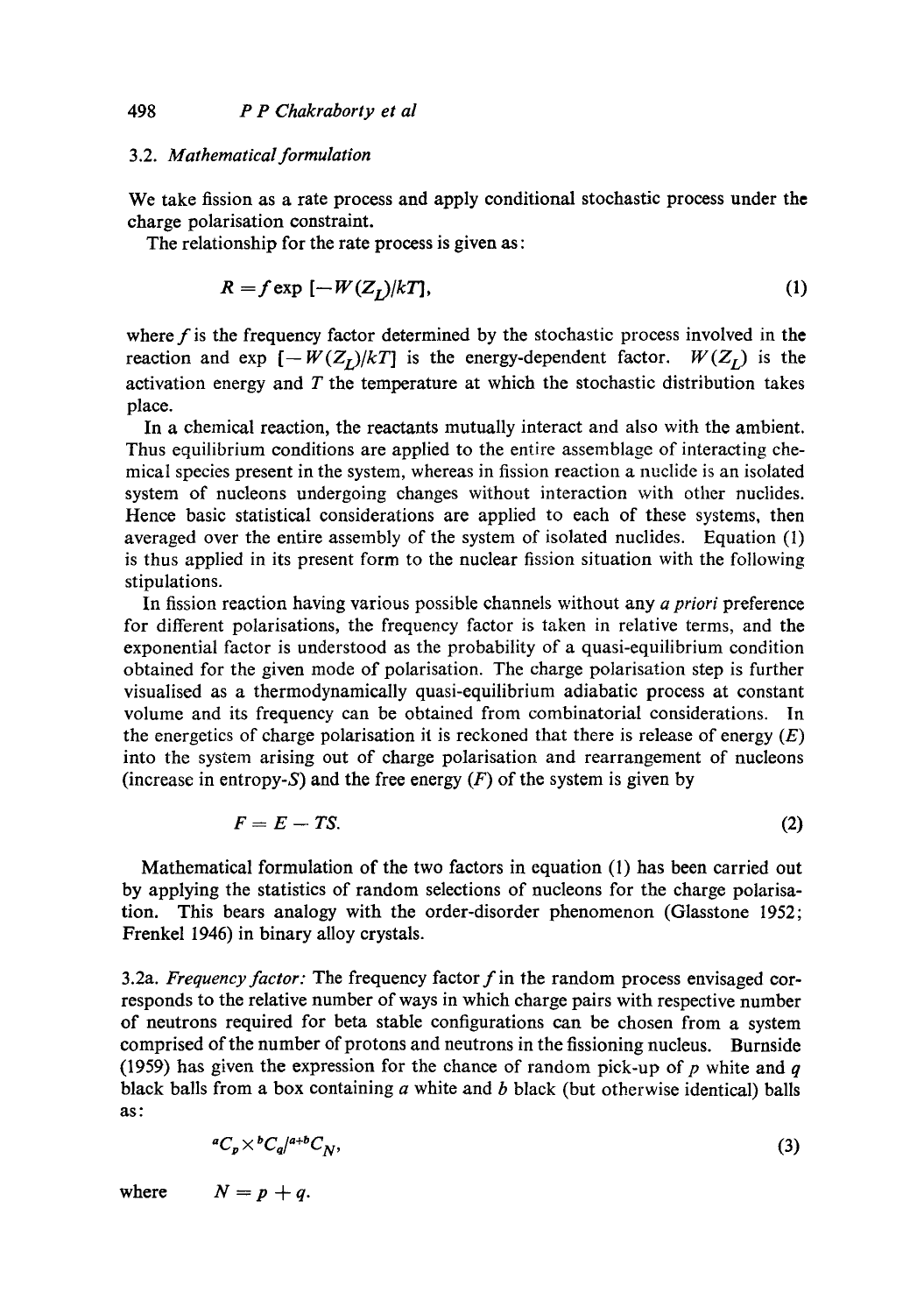The same scheme is applied to the nucleons of the fissioning nucleus. The chance of choosing  $M_L^S$  and  $M_H^S$  nucleons in a fissioning nucleus of  $A_F$  nucleons  $=(Z_F+N_F)$ consisting of  $(\overline{Z}_L, N_L^S)$  and  $(Z_H, N_H^S)$  respectively is given by:

$$
\begin{bmatrix} z_{FC} & N_{FC} & N_F - N_L^S \\ z_{LC} & N_L^S \end{bmatrix} / \begin{bmatrix} A_{FC} & A_F - M_L^S \\ M_L^S \end{bmatrix}
$$
 (4)  
where 
$$
M_L^S = Z_L + N_L^S \text{ and } M_H^S = Z_H + N_H^S.
$$

The expression is related to the number of ways in which polarisation of the nucleus into  $(Z_L+N_L^S)$  and  $(Z_H+N_H^S)$  nucleons can be visualised. Each of the possible ways of polarisation relates to one energy state of the polarised nucleus. The number of eigenstates for each of these in an assembly of nucleons composed of two species of fermi particles is given by the product of the number of ways  $Z_L$  and  $N_L^s$  can be distributed in  $M_L^S$  phase space locations and  $Z_H$  and  $N_H^S$  can be located in  $M_H^S$  phase space locations. This gives the multiplicity or statistical weight of the energy levels  $(cf. appendix.).$  Thus the frequency factor is given by:

$$
f = \left[ \frac{Z_{FC}}{Z_L} \times \frac{N_{FC}}{N_L^S} \times \frac{N_F - N_L^S}{N_H^S} \right] \times \left[ \frac{M_{LC}^S}{Z_L} \times \frac{M_{HC}^S}{N_H^S} \times \frac{N_{\text{bal}}}{N_H^S} \right] / \left[ \frac{A_{FC}}{M_L^S} \times \frac{A_F - M_L^S}{N_H^S} \right], \quad (5)
$$

or  $f = D \cdot [M_r^S M_H^S]/(Z_L! Z_H! N_L^S N_H^S)^2$ ,

where  $D$  is a constant for a given fissile nuclide.

#### 3.2b. *Exponential energy dependent factor:*

The total number of eigenstates G for  $(Z_L, Z_H)$  mode of polarisation of the system is given by  $(cf.$  appendix):

$$
G \propto 1/[Z_L! \; Z_H! \; N_L^S! \; N_H^S! \; N_{bal}!]. \tag{7}
$$

Increase in entropy due to polarisation is then given by:

$$
S = k \ln G \times \text{const.} \tag{8}
$$

The minimum in free energy corresponding to an equilibrium for a given charge polarisation is obtained by differentiating equation (2) with respect to charge in the polarisation step and equating it to zero

i.e. 
$$
\delta E/\delta Z_L - kT (\delta/\delta Z_L) (\ln G) = 0,
$$
 (9)

$$
\text{or} \qquad (\delta E/\delta Z_L)/k = (\delta/\delta Z_L) \text{ (ln } G), \tag{10}
$$

 $(6)$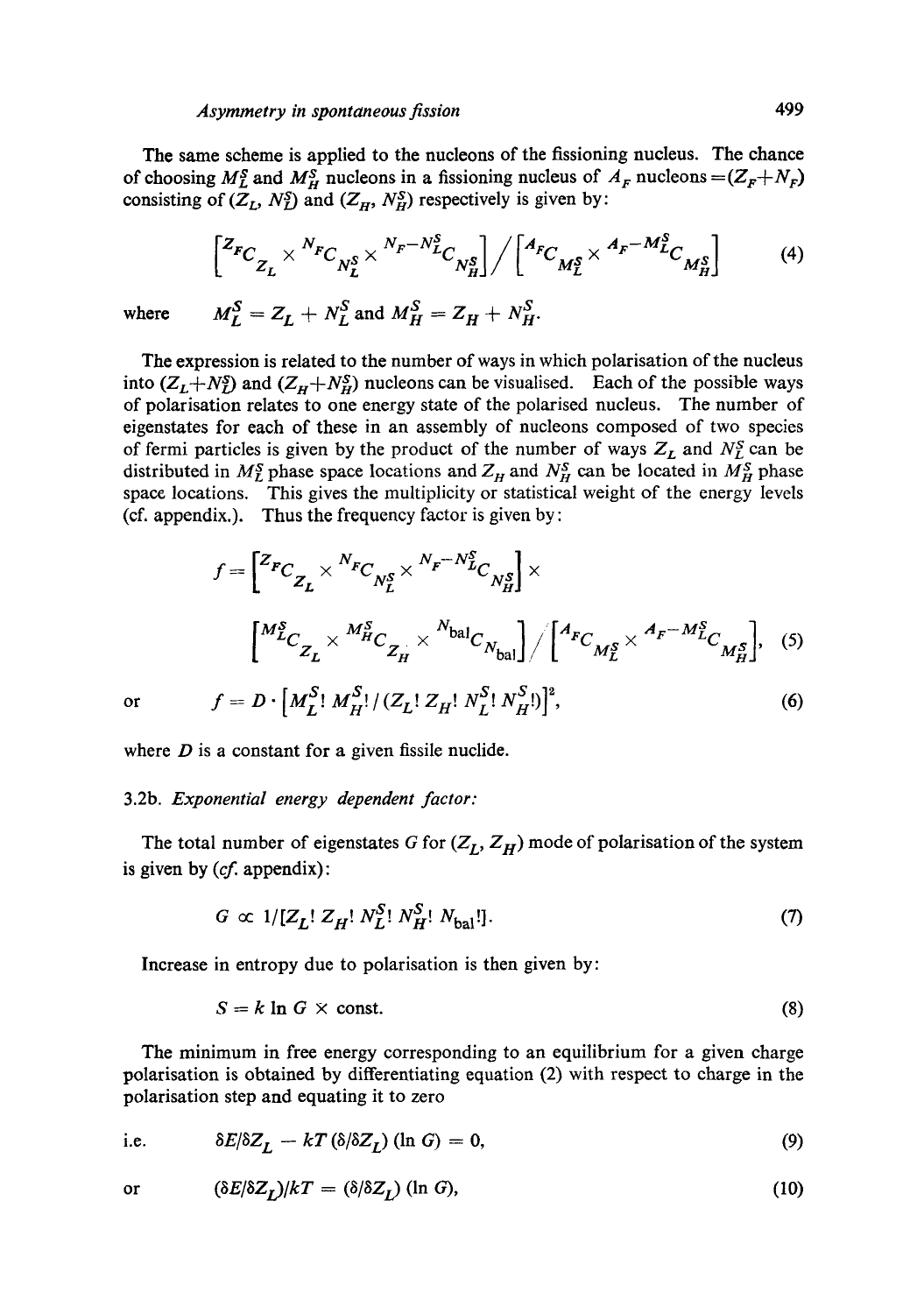Since  $\delta E/\delta Z_L = W(Z_I)$ , (Iyer and Ganguly 1971)

$$
W(Z_I)/kT = (\delta/\delta Z_I) \text{ (ln } G). \tag{11}
$$

Here  $(\delta/\delta Z_I)$  (In G) is the slope of the entropy curve at  $Z_I$ . The energy-dependent term in (1) is then given by

$$
\exp\left[-(\delta/\delta Z_I)\left(\ln G\right)\right].
$$

This is calculated from the beta stable neutron numbers  $N_L^S$  and  $N_H^S$  together with charges  $Z_L$  and  $Z_H$ .

#### **4. Estimation of stable neutron number for the charges**

Though in general several stable nuclides occur for a given proton number, energetically one particular isotope can be found corresponding to the most beta-stable nuclide. If the mass parabola, is taken to be continuous, this minimum may correspond to a non-integral neutron number for a charge. Beta-stable neutron number for the charges can be derived either by using a suitable mass-formula or directly from the experimental beta-decay energies. In the present work, the mass table of Wapstra and Bos (1977) has been used to obtain stable charge for a mass. The stable neutron numbers for integral charges are obtained from these by interpolation.

#### **5. Computational procedure**

The expression for the reaction rate derived in § 3.2 can be written **as:** 

$$
R = D\left[\left(M_L^S \,!\, M_H^S\right] / \left(Z_L \,!\, 1\,Z_H \,!\, N_L^S \,!\, N_H^S\right]\right]^2
$$
\n
$$
\times \exp\left[-\left(\delta/\delta \, Z_L\right) (\ln G)\right],\tag{12}
$$

where 
$$
\ln G = C - [\ln Z_L! + \ln Z_H! + \ln N_L^S! + \ln N_H^S! + \ln N_{bal}!],
$$
 (13)

and C is a constant.

The factorials for non-integral numbers are calculated using the table of functions.

The frequency distribution calculated as a function of  $Z$  using the expression (6) gives qualitative features of yield distribution observed in fission *viz* asymmetry, bunching of higher Z-peaks and reduction in peak-to-valley ratio with increase of mass/charge of the fissioning nuclei.

The exponent of the energy term is obtained from the differential of entropy of polarisation as given in equation (11). The differential at each charge points is calculated and *W*  $(Z_I)/kT$  are thus obtained. Slope at the symmetric charge is obtained by extrapolation.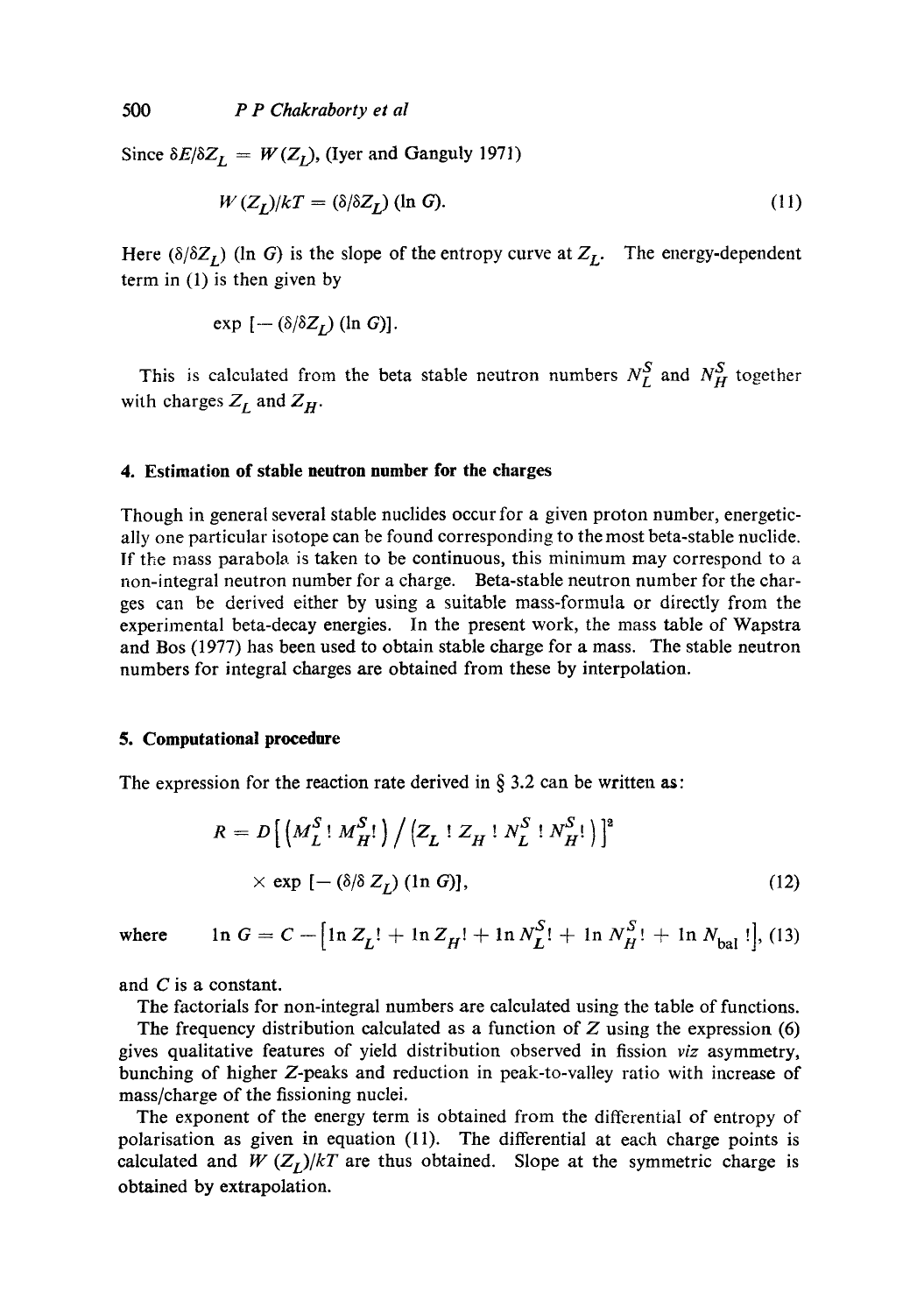The calculated rate of reaction  $R$ , gives the relative probability of polarisation into a given charge pair or total isotopic yield of elements (i.e. total yield of fragments with the same charge).

The isotopic probability distribution for a given  $N_{bal}$ , corresponding to a particular charge polarisation is worked out adopting the procedure described by Iyer and Ganguly (1971). These isotopic probability distributions together with the total isotopic yield gives the independent yield of each fragment. These when added along the isobaric lines give the mass yields.

The independent yields  $Y(Z_i, N_j)$  when plotted along the isobaric line gives the charge distribution. The mean  $(Z_p)$  of these distributions are given by

$$
Z_p = \sum_{i+j=A} Y(Z_i, N_j) \times Z_i / \sum_{i+j=A} Y(Z_i, N_j). \tag{14}
$$

#### **6. Results and discussion**

#### *6.1. Total isotopic yield distributions*

The rate of reaction R, calculated as outlined in  $\S 5$  gives the relative probabilities of charge polarisation. This distribution normalised to  $200\%$  between the range of



Figure 2. Total isotopic yield distribution for SF of  $240$ ,  $440$ Pu,  $240$ Cm and  $852$ Cf.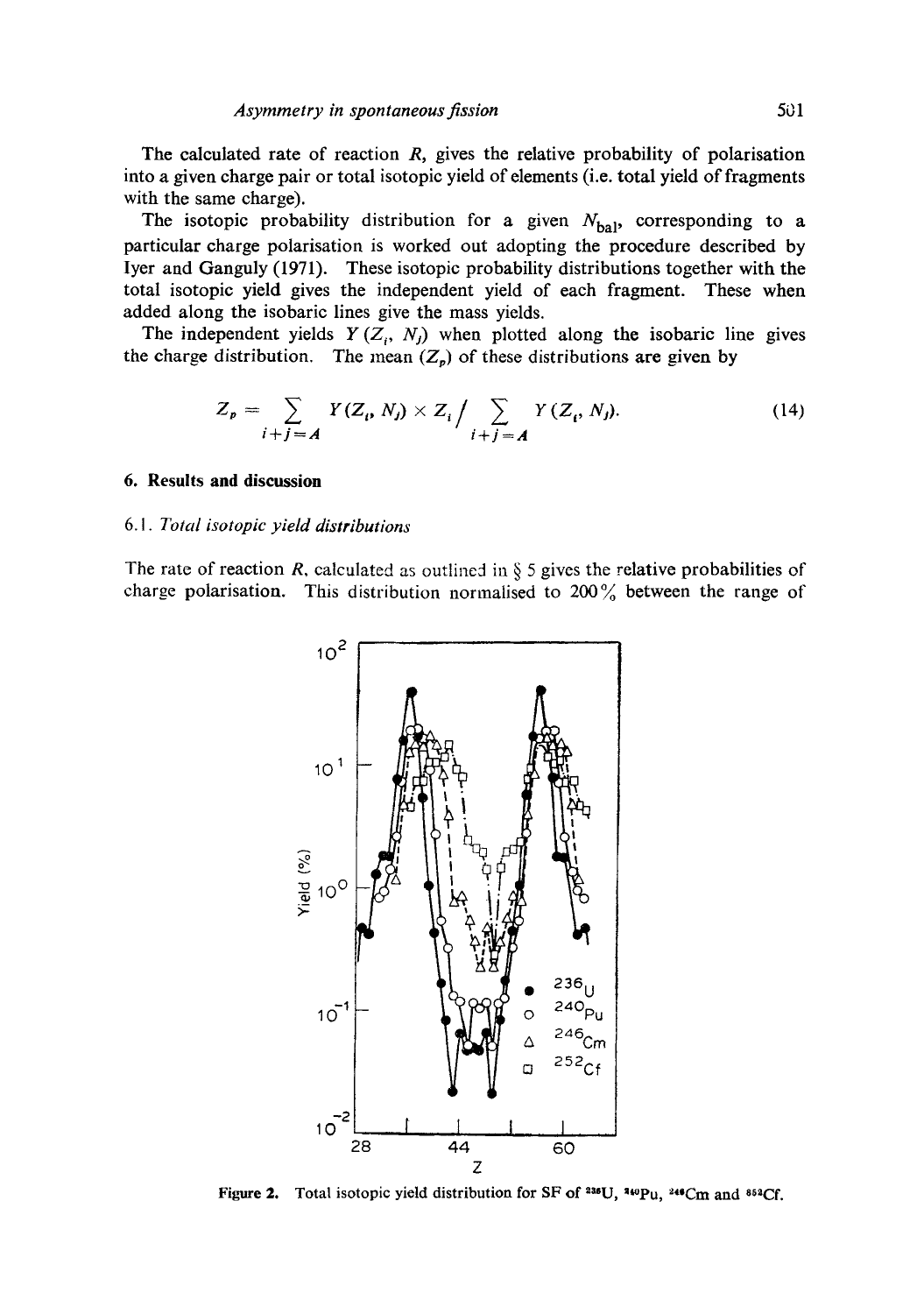charges, gives the total isotopic yield distribution. Since no input of energy from any external source is considered in the formulation of the expression (12), the total isotopic yield distributions obtained are those for spontaneous fission.

The total isotopic yields obtained for  $236U$ ,  $240Pu$ ,  $246Cm$  and  $252Cf$  are given in figure 2 and those obtained for  $256$ Fm and  $262$ [105] are given in figure 3. In figure 2 the higher-Z-peaks are found to be clustered around  $Z=56$ . The lower-Z-peaks shift towards the higher-Z-peaks with increasing charge of the fissioning nucleus as needed by complimentarity condition. Peak-to-valley ratio is also found to reduce with increase of charge of the nuclides as observed also in experimental data. For the nuclides whose symmetric charges are beyond  $Z = 50$  the ODM shows prominence in symmetric yield and marked reduction in asymmetry as in the case of  $262$ [105]. In the results some structures have also appeared in the symmetric region of  $236U$  and  $240Pu$ . The lower edge of the higher-Z-peaks, in all cases are found to be at the magic number  $Z=50$ . The shoulder at  $Z=50$  observed in the distributions becomes more prominent for the fission of higher mass/charge of the fissioning nuclei. The structures in the symmetric region seem to be an oddeven effect, showing a peak for even charge number and a valley for the odd charge.

## 6.2. *Mass yield distributions*

The mass yield distributions given here are normalised to  $200\%$  within the range of masses shown in the figures that follow. The results obtained for <sup>236</sup>U is compared



Figure 3. Total isotopic yield distributions for SF of <sup>356</sup>Fm and <sup>363</sup>[105].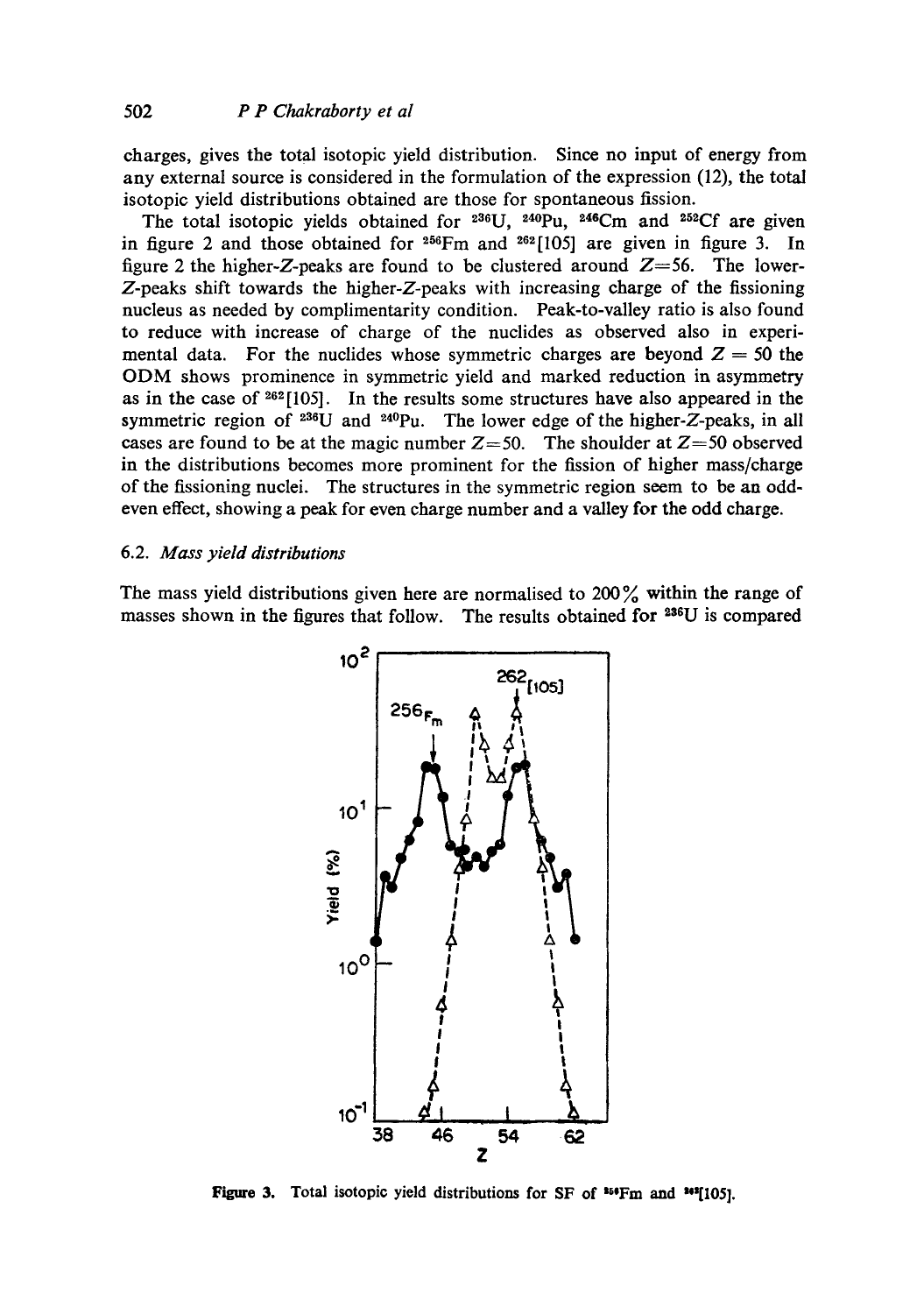

Figure 4. Fragment mass yield distribution for <sup>236</sup>U obtained in the present work (solid line with solid circles) is compared with the experimental <sup>235</sup>U ( $n_{\text{th}}$ , f) data (Schmitt 1970), (broken line with open circle).

with experimental data for <sup>235</sup>U ( $n_{\text{th}}$ , f) in figure 4. The heavy fragment peak of the distribution is at  $A=144$ . The peak is found to be narrower than the observed experimental mass yield distribution. Full width at one-tenth maximum is 16 in the present results as compared to 19 for the experimental distribution (Von Gunten 1969). It may be noted that below the shoulder at  $A_H = 153$  the width of the distribution agrees better. A similar shoulder in the outer wings of the distribution has also been noticed in the results obtained using other models (Maruhn *et al* 1973; Wilkins *et al* 1976) (cf. figure 1). The peak-to-valley ratio for the computed distribution is about 750 against 460 of the experimental data (Schmitt 1970). However, the radio-chemical data give a value of about 630 for peak-to-valley ratio (Meek and Rider 1974). The structure in the symmetric region agrees very well.

The mass yield distribution obtained for <sup>240</sup>Pu is compared with the experimental distributions for <sup>240</sup>Pu (SF) and <sup>239</sup>Pu ( $n_{th}$ , f) in figure 5. Here again the peak position in the calculated distribution at  $A_H = 146$  is about 7 units away from the peak in the experimental distribution. The peak-to-valley ratio in this case is about 310 as compared to 186 in experimental fragment distribution.

The values obtained in the present work for  $252Cf$  are compared with the experimental data in figure 6. In this case the shift in peak position is less and the width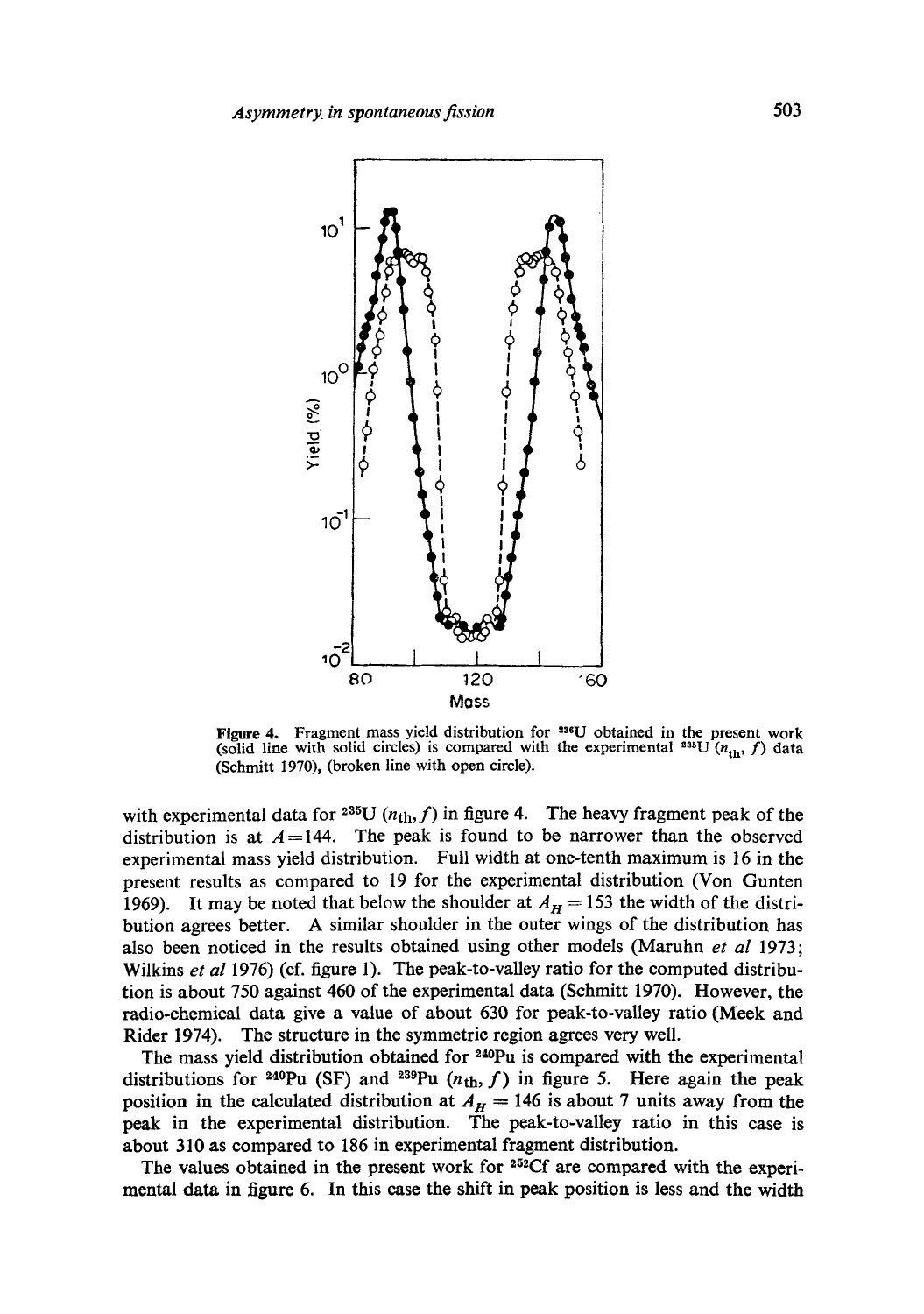

**Figure 5.** Fragment mass yield distribution for  $240$ Pu obtained in the present work (solid line with solid circles) is compared with the experimental <sup>239</sup>Pu ( $n_{th}$ , f) data (Schmitt 1970) (solid line with open circles). The experimental  $240\text{Pu(SF)}$  data (Deruytter and Penning 1973) is shown with crosses.



Figure 6. Fragment mass yield distribution for  $252Cf$  obtained in the present work (solid line with solid circle) is compared with the experimental data (Schmitt 1970), (solid line with open circle).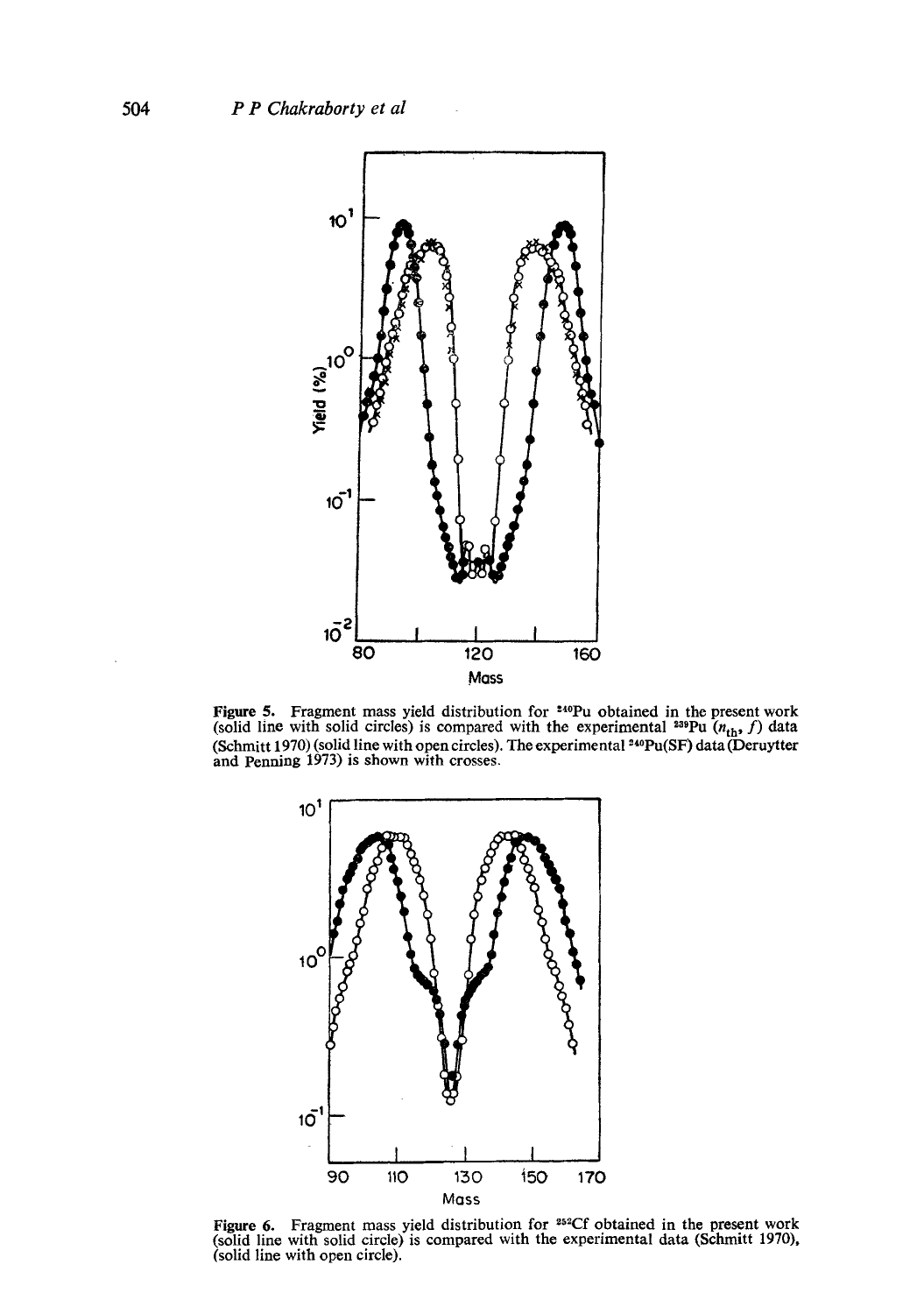

Figure 7. Fragment mass yield distributions for  $236$ U,  $240$ Pu,  $246$ Cm and  $252$ Cf.



**Figure 8.** Fragment mass yield distribution for <sup>256</sup>Fm (solid line with solid circles) is compared with experimental data (Unik *et al* 1973), (solid line with open triangles). Fragment mass yield distribution of  $^{164}$ [105] is shown by solid line with open circles.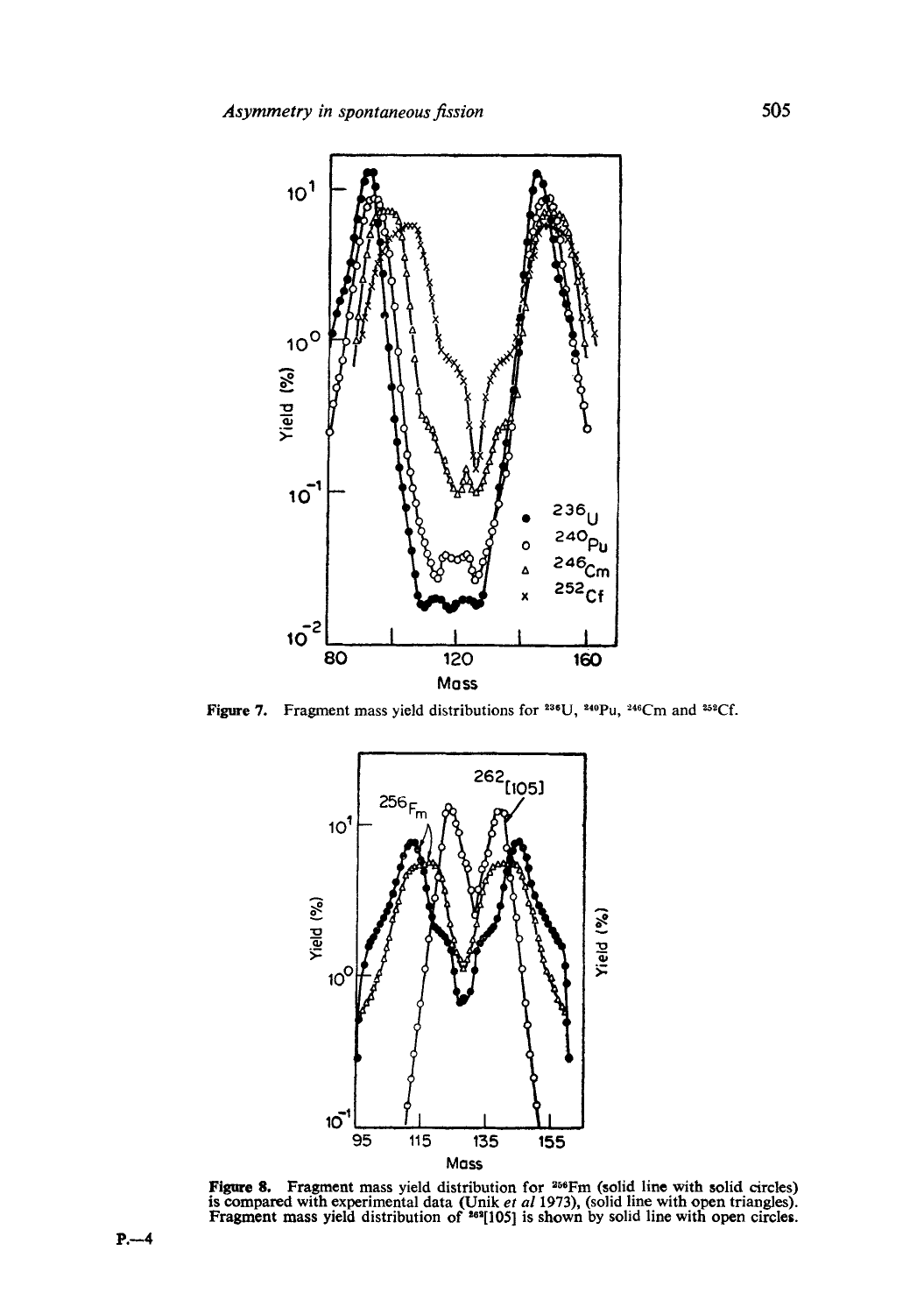of the distribution is in better agreement with the experimental value. The peak-tovalley ratio is about 55 as compared to 60 for the experimental fragment mass yield (Schmitt 1970).

The mass yield distributions for  $2^{36}U$ ,  $2^{10}Pu$ ,  $2^{16}Cm$  and  $2^{52}Cf$  are compared with each other in figure 7. Here, the bunching of higher mass peaks around  $A_H = 147$  is clearly seen. The lighter edge of the heavy peak is at the mass number  $A = 132$  in all the distributions, which is in agreement with the observation of Pappas *et al* (1969).

Reduction of peak-to-valley ratio with increasing mass and charge of the fissioning nuclide is seen in the distributions. The width of the valley also shows reduction with increasing mass and charge of the nuclides.

Computed mass yields in the fission of transealifornium nuclides are shown in figure 8. They show marked reduction of peak-to-valley ratio. The reduced asymmetry for 2831105] observed in the present work has also been corroborated in the experimental results obtained by Bemis *et al* (1977). The experimental yield data of <sup>256</sup>Fm are also shown in the figure for comparison (Unik *et al* 1973).

The gross features of mass yield distributions as a function of mass of the fissioning



Figure 9. Locations of higher  $(A_H)$  and lower  $(A_L)$  mass peak positions versus mass of the fissioning nuclei  $(A_F)$  obtained in the present-work (solid line with solid circles) are compared with earlier values (Chakraborty *et al* 1977) (broken line with open circle) obtained using the mass table of Wapstra and Gove (1971). Experimental values obtained by Von Gunten (1969) (cross) and Unik *et al* (1973) (open circle) are also given. The experimental data given within parenthesis are for SF while those without parenthesis are for thermal fission.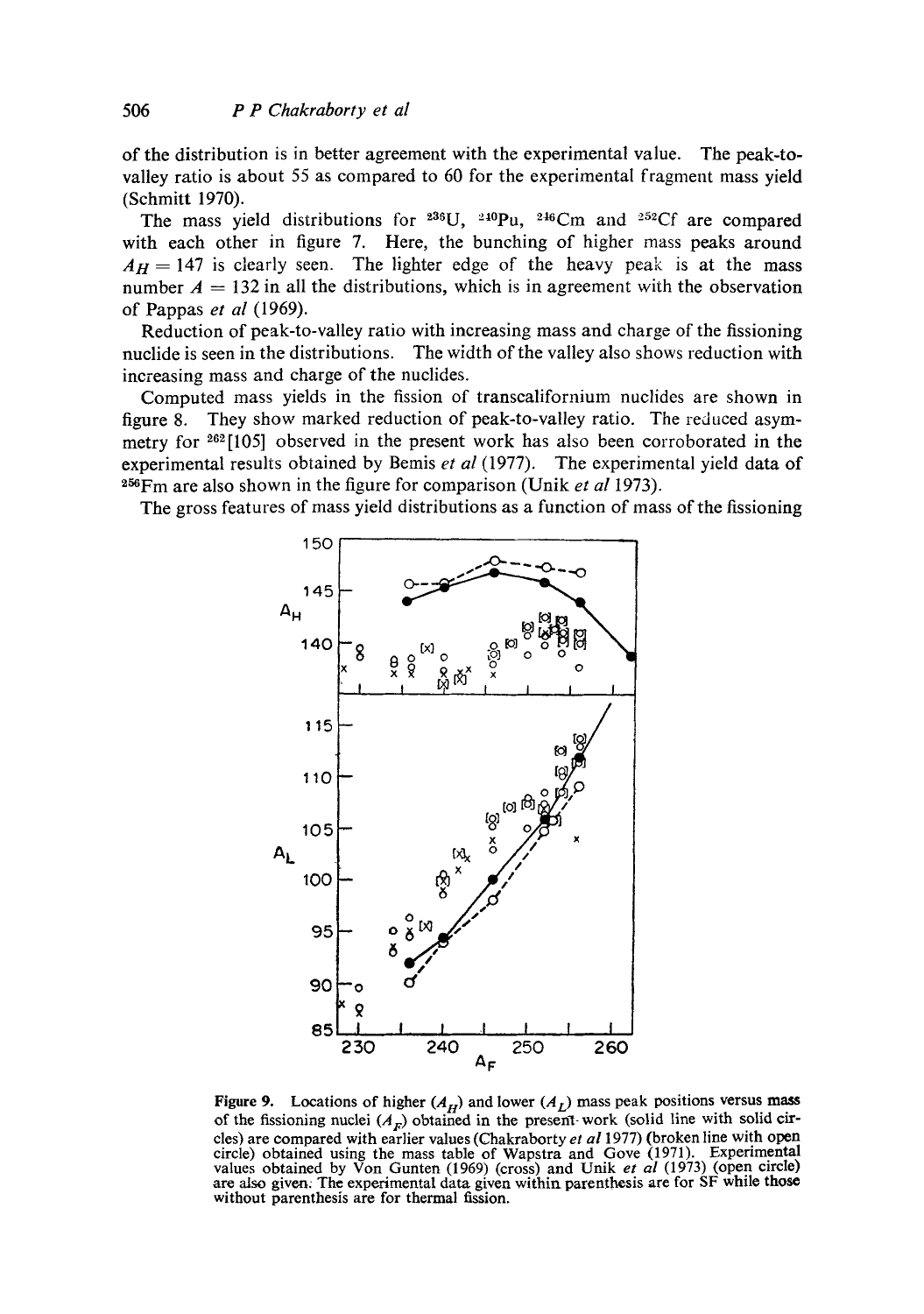nuclides have also been sttrdied. In figure 9 locations of the lower and higher mass peaks as a function of *AF* are shown and compared with those observed for the experimental distribution. Though the actual values themselves differ, the trend of shift of the peaks agrees with that observed experimentally.

As mentioned earlier, the mass data of 1977 (Wapstra and Bos 1977) have been used in arriving at the stable neutron numbers  $(N^s)$  used as input in the calculations. The peak characteristics obtained using the 1971 mass tables (Wapstra and Gove 1971) are also shown in figure 9 (Chakraborty 1977). It is seen that the peak characteristics of the predicted results agree better with those of experimental data when the 1977 mass data are used.

Peak-to-valley ratio of the distributions as a function of *AF* is compared with the experimental values in figure 10. The experimental values for fragments and products are also presented in this figure. The agreement with the experimental values is satisfactory.

In figure 11 full width of the peaks at one-tenth of the maximum (FWTM) for the distributions is plotted as a function of *AF* of the fissioning nuclide and are compared with that obtained from the experimental distributions (Von Gunten 1969; Unik *et al* 1973). The width of the distributions is consistently lower but agrees in trend with that for the experimental data. Since the stable neutron number for the charges



Figure 10. Peak-to-valley ratios versus mass of fissioning nuclei  $(A<sub>F</sub>)$  obtained in the present work (open circle) are compared with experimental values of Von Gunten (1969) (cross), Unik *et al* (1973), (solid circle) and Schmitt (1970) (triangle). The experimental data within parenthesis are for SF while those without parenthesis are for thermal fission. The broken line represents the least square fit of the values obtained in the present work.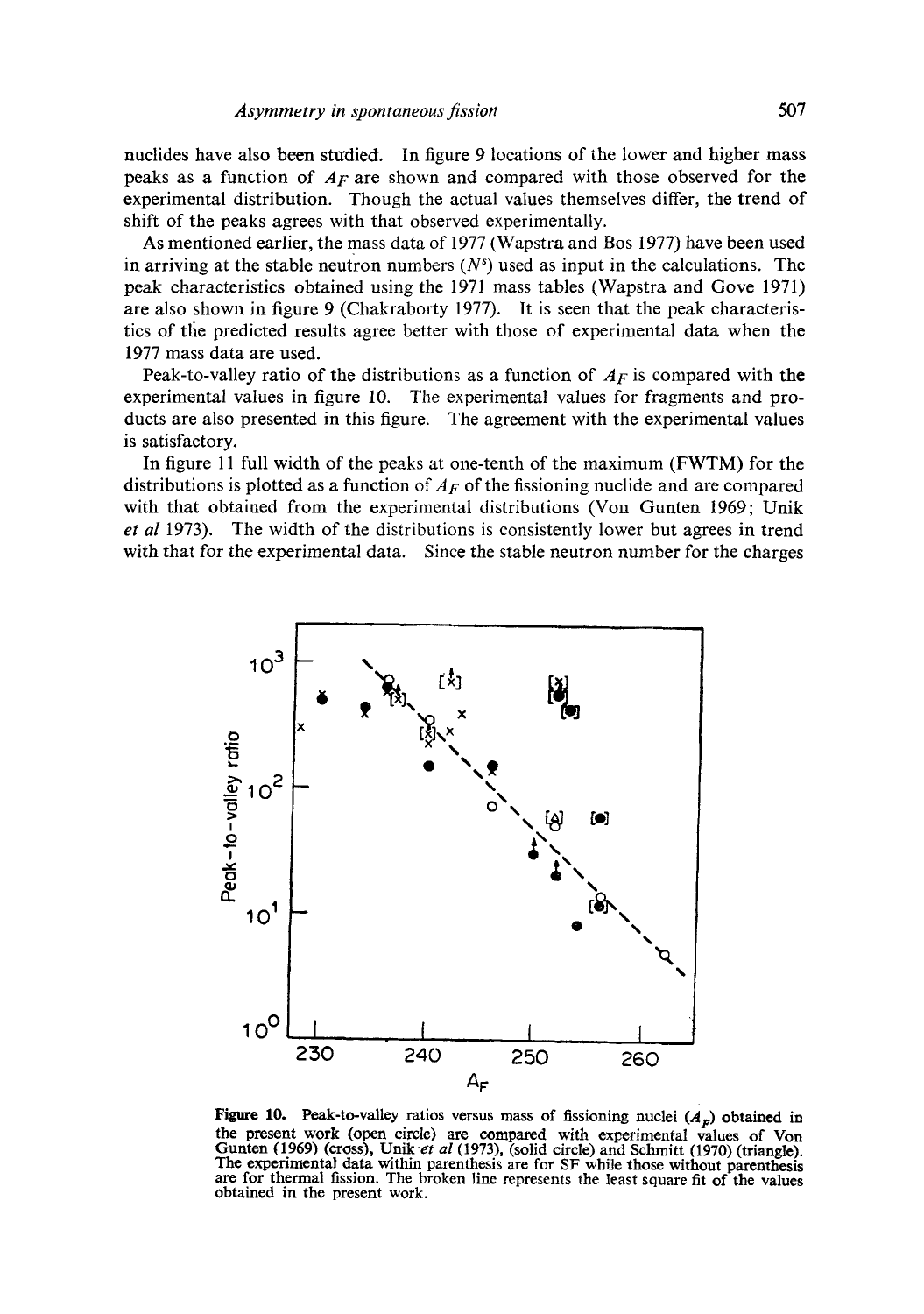

Figure 11. Full width of the peaks at one tenth maximum (FWTM) of the mass yield distribution versus mass of the fissioning nuclei  $(A_F)$  obtained in the present work (solid circles) compared with the experimental data of Von Gunten (1969) (cross) and Unik *et al* (1973) (open circle). The experimental values within parenthesis are for SF while those without parenthesis are for thermal fission. The broken line represents the least square fit of the values obtained in the present work.

is the only input data used in the calculations, the results obtained by this model could only be as good as the nuclear stability data. The revised table of 1977 used in the present calculation for obtaining the  $N_{L,H}^S$  values for the charges has brought about improvement in the right direction with the experimental data as illustrated in the figures.

#### 6.3. *Isobaric charge distribution in fizsion*

Isobaric charge distribution in fission is generally studied by plotting the independent yields of isobars as a function of the charge. These distributions are described by a Gaussian characterised by a mean  $(Z_p)$  and spread. These parameters are found to vary with mass. The mean  $(Z_p)$  is generally expressed in terms of  $(Z_p - Z_{\text{UCD}})$ where  $Z_{\text{UCD}}$  is the charge given by the unchanged charge density,  $(Z_F/A_F)$ .

The  $(Z_p - Z_{UCD})$  function (Wahl plot) for <sup>236</sup>U fission is given in figure 12. The parameters calculated from the experimental  $Z_p$  value of Notea (1969) compiled after changing it to those of fragments by shifting the mass axis by  $\bar{\gamma}$  units (Schmitt 1970) are also shown in the figure. The general trend of the results agree. The large scatter in the experimental data here can be attributed to the effect of neutron evaporation on fragments, leading to drastic difference in charge distributions of fragments and products. The experimental data have been corrected only by shifting the mass axis and this procedure cannot take into account the variation of neutron evaporation from isobaric fragments as discussed by Iyer and Ganguly (1971). The absolute values of  $(Z_p-Z_{\text{UCD}})$  for the complementary fragments should be the same and since this is an input condition in the model, it is satisfied, but this requirement is not fulfilled in the values obtained from Notea's (1969)  $z<sub>p</sub>$  values due to the effect of neutron evaporation from the fragments.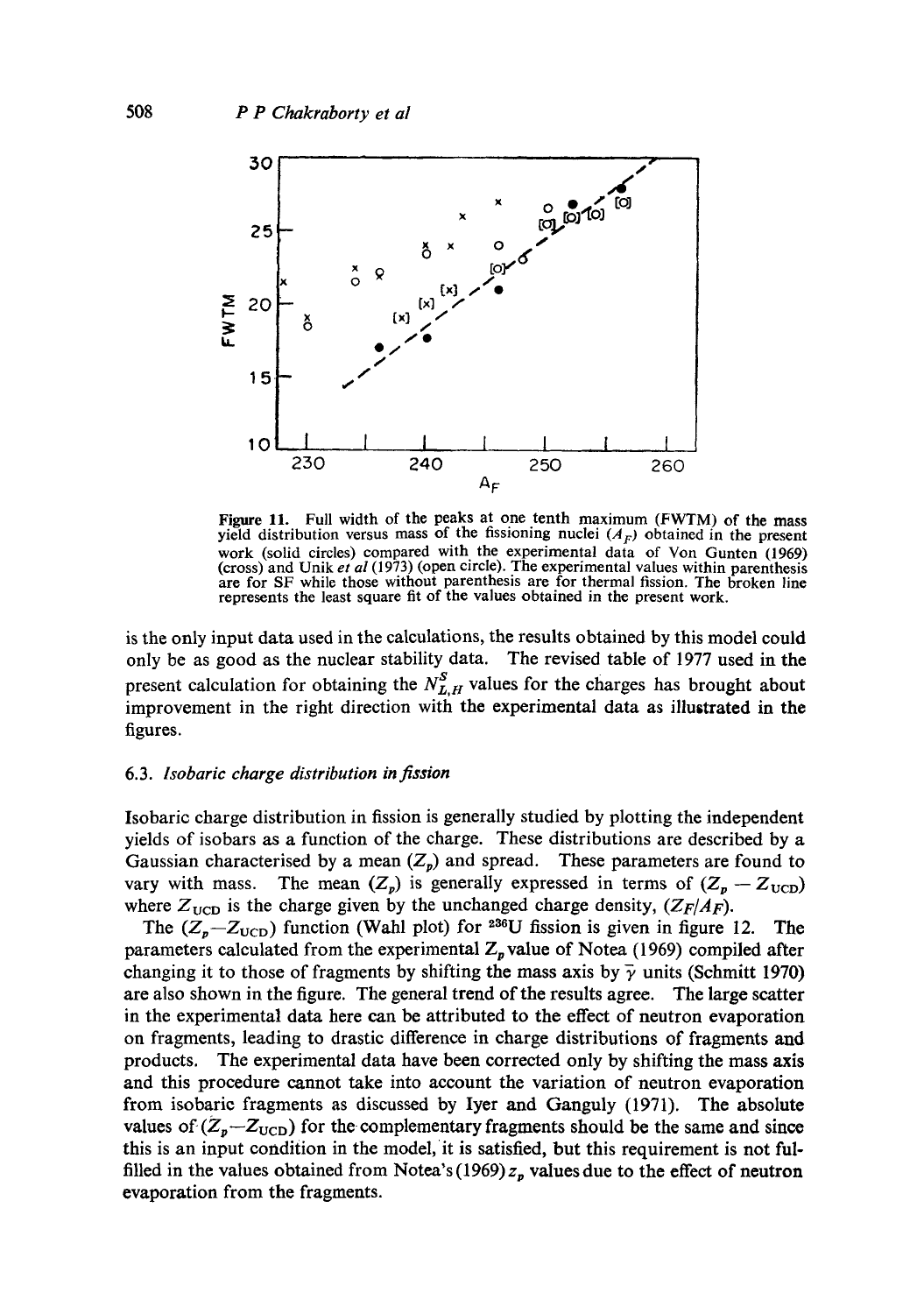

Figure 12. ( $Z_p$ - $Z_{\text{UCD}}$ ) versus fragment mass for <sup>236</sup>U obtained in present work (solid line with solid circles) are compared with those calculated from  $Z_p$  values for products of Notea (1969), (cross) after changing to fragment mass using  $\gamma(A)$ values of Schmitt (1970).



Figure 13.  $(Z_p-Z_{UCD})$  versus fragment mass (A) for <sup>286</sup>U, <sup>240</sup>Pu and <sup>262</sup>Cf.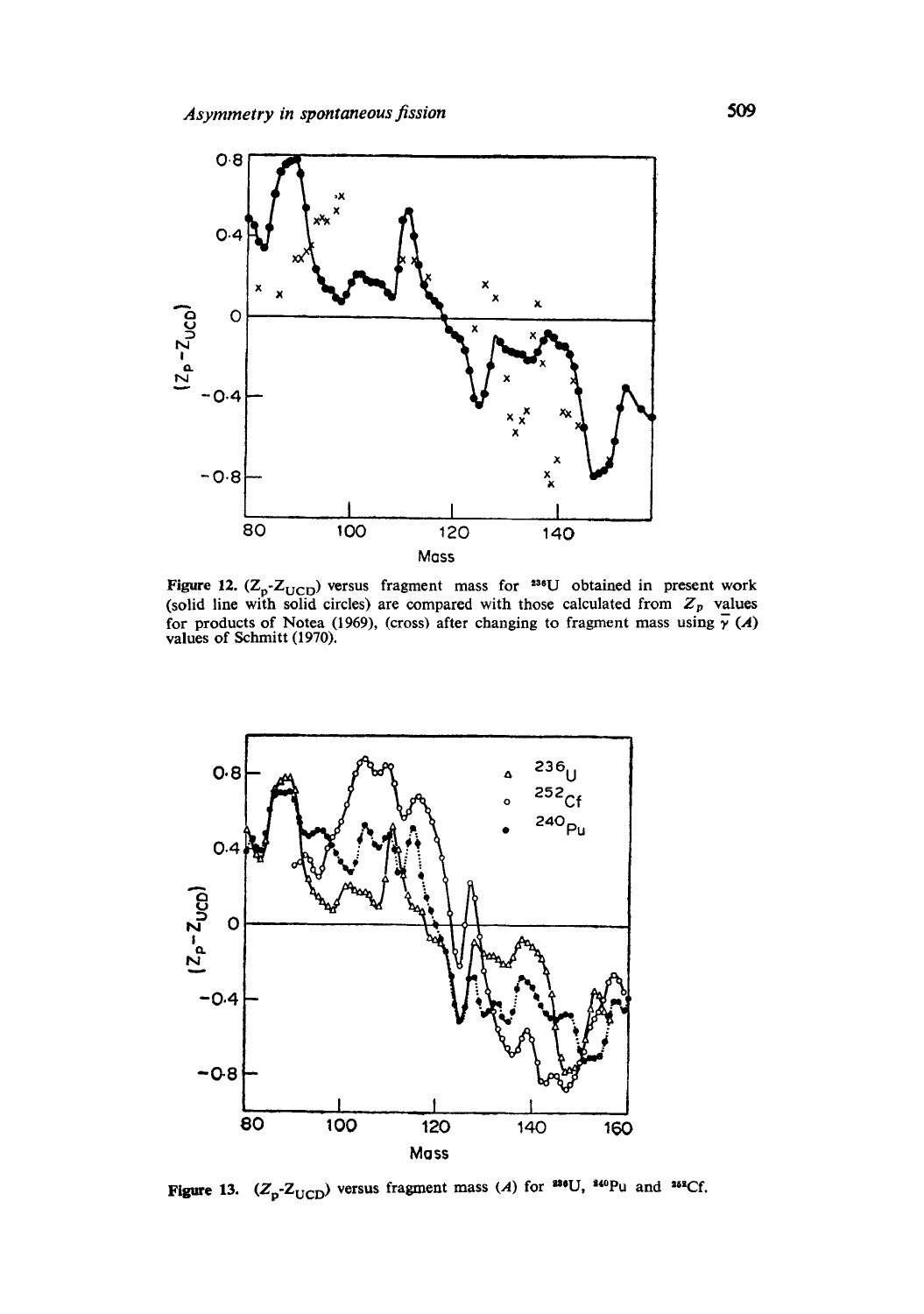#### 510 *P P Chakraborty et al*

The Wahl plot for  $236$ U,  $240$ Pu and  $252$ Cf are compared in figure 13. In the heavy fragment region ( $Z_p-Z_{UCD}$ ) values are found to increase with the mass of the fissile nuclide; in other words by and large the distribution for <sup>240</sup>Pu is found to lie between that of  $2^{38}U$  and  $2^{52}Cf$ . This is in line with the conclusion arrived at in the earlier studies using the second step of the ODM (Iyer and Ganguly 1971). However, it may **be** noted that in the present work no input fission data are used in the calculations.

#### **Appendix**

 $\sim$   $\sim$ 

#### **Number of eigenstates for a given charge polarisation**

The total number of eigenstates for an assembly of an identical fermi elements where g elementary wave function  $(g > n)$  are available to each of the elements is given by:

$$
g!/[n!(g-n)!].
$$

For a number of groups in the assembly of identical elements, the total number of eigenstates is given by

$$
G = \prod_i g_i / [n_i \cdot (g_i - n_i)!],
$$

where the total number of elementary wave functions available is  $\mathcal{L} g_i$  and the total number of elements is  $\sum n_i$ .

To apply the formulation to the polarised compound nucleus we proceed as follows:

The assembly of fermi particles in the compound nucleus consists of two species of identical particles of  $Z_F$  and  $N_F$ . There are two groups for  $Z_F$  viz.,  $Z_L$  and  $Z_H$ and three groups for  $N_F$  viz.,  $N_L^S$ ,  $N_H^S$  and  $N_{\text{bal}}$ . If  $g_z \geqslant Z$  and  $g_n \geqslant N$  elementary wave functions are available respectively to protons and neutrons in the nucleus then the respective eigenstates for the fermi particles are given by

$$
G_Z = \frac{g_z!}{Z_L! (g_z - Z_L)!} \times \frac{(g_z - Z_L)!}{Z_H! (g_z - Z_F)!}
$$
  
and 
$$
G_N = \frac{g_n!}{N_L^S! (g_n - N_L^S)!} \times \frac{(g_n - N_L^S)!}{N_H^S! (g_n - N_L^S - N_H^S)!} \times \frac{(g_n - N_L^S - N_H^S)!}{N_{bal}! (g_n - N_F)!}
$$

The total number of eigenstates in the assembly is given by

$$
G = G_Z G_N = \frac{g_z! \ g_n!}{(g_z - ZF)! \ (g_n - NF)!} \times \frac{1}{Z_L! \ Z_H! \ N_L^S! \ N_H^S! \ N_{bal}!}.
$$

For a given nucleus  $g_z$ !  $g_n!/(g_z-Z_F)!$   $[(g_n-N_F)!]$  is a constant and hence equation (7) in the text follows:

i.e. 
$$
G \propto 1/[\mathbb{Z}_L : \mathbb{Z}_H : N_L^S : N_H^S : N_{\text{bal}} : ].
$$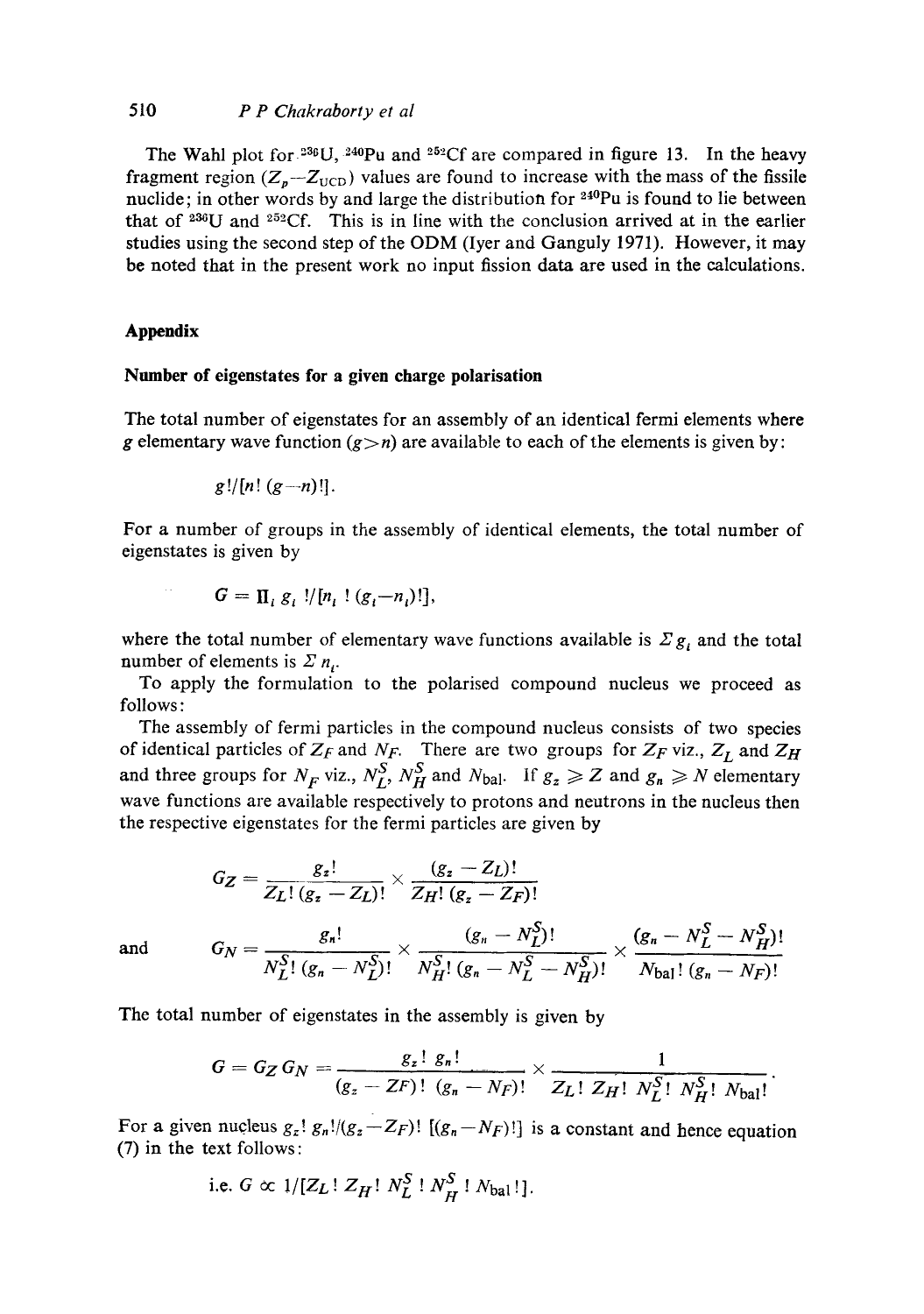Further  $A_F (= Z_L + Z_H + N_L^S + N_H^S + N_{bal})$  is also the total number of phase space locations filled up in the nucleus any time and this is a constant for a given fissioning nucleus. We assume that all the phase space locations are available for each of protons and neutrons. In the various possible distributions of  $Z_F$  and  $N_F$ in *AF* phase space locations a polarised state of the fissioning nucleus is characterised by those distributions wherein  $Z_L$  and  $N_L^S$  are distributed in  $M_L^S$  phase space locations,  $Z_H$  and  $N_H^S$  are distributed in  $M_H^S$  phase space locations and  $N_{bal}$ in  $N<sub>bal</sub>$  locations. This gives rise to the second factor in the numerator of equation (5).

#### **References**

- Bemis C E, Ferguson R L, Plasil F, Silva R J, O'Kelly G D, Kiefer M L, Hahn R L, Hensley D C, Hulet E K and Lougheed R W 1977 *Phys. Rev. Lett.* 39 1246
- Bohr A 1956 in *Proc. I UN Int. Conf. on peaceful uses of atomic energy* (New York : United Nations) Vol. 2, p. 151
- Burnside W 1959 *Theory of probability* (New York: Dover) p. 19
- Chakraborty P P 1977 *Asymmetry of mass and charge distribution in low energy fission and fissile material identification technique*, Ph.D. Thesis, Gujarat University
- Chakraborty P P, Iyer M R, Sharrna D N and Ganguly A K 1978 *Pramana* 11 591
- Denschlag H O and Qaim S M 1969 *Z. Natur. Forsch.* A24 2000
- Deruytter A J and Wegener-Penning G 1973 in *Proe. III Int. Syrup. on physics and chemistry of fission* (Vienna: IAEA) Vol 2. p 51
- Faissner H and Wildermuth K 1964 *Nucl. Phys.* 58 177
- Fong P 1956 *Phys. Rev.* 102 434
- Fong P !976 *Phys. Rev.* C13 1259
- Frenkel J 1946 *Kinetic theory of liquids* (New York: Dover)
- Glasstone S 1952 *Theoretical chemistry* (New York: Van Noatrand)
- Howard W M and Nix J R 1973 in Proc. III Int. Symp. on physics and chemistry of fission (Vienna: IAEA) Vol 1 p. 145
- Hyde E K 1962 A review of nuclear fission, fission phenomena at low energy Report UCRL-90 36-Rev.
- Iyer M R and Ganguly A K 1971 *Phys. Rev.* C3 785
- Iyer M R and Ganguly A K 1972 *Phys. Rev.* C5 1410
- Iyer M R 1971 *Charge and energy distribution on fission fragments in low energy fission and their neutron evaporation and beta decay characteristics,* Ph.D. Thesis, Gujarat University

Jensen A S and Dossing T 1973 in *Proc: III Int. Symp. on physics and chemistry of fission* (Vienna : IAEA) Vol 1 p. 409

- Maruhn J, Greiner W, Liehtner P and Dreschsel D 1973 in *Proe. 111 Int. Syrup. on physics and chemistry of fission,* (Vienna: IAEA) Vol 1, p 569
- Meek M E and Rider B F 1974 Report NEDO-12154-1
- Norenberg W 1969 in *Proc. H Int. Symp. onphysics and chemistry of fission,* (Vienna: IAEA) p. 845 Notea A 1969 *Phys. Rev.* 182 1331
- Pappas A C, Alstad J and Hagebo E 1969 in *Proc. II Int. Symp. on physics and chemistry of fission*, (Vienna: IAEA) p. 669
- Pauli H C and Ledergerber T 1973 in *Proc. III Int. Symp. on physics and chemistry of fission*, (Vienna: IAEA) vol 1 p. 463
- Ramamurthy V S and Ramanna R 1969 in *Proc. H Int. Syrup. on physics and chemistry of fission,*  (Vienna: IAEA) p. 41
- Ramanna R, Subramanian R and Aiyer R N 1965 *Nucl. Phys.* 67 529
- Schmitt H W 1970 Private communication, Oak Ridge National Laboratory, USA